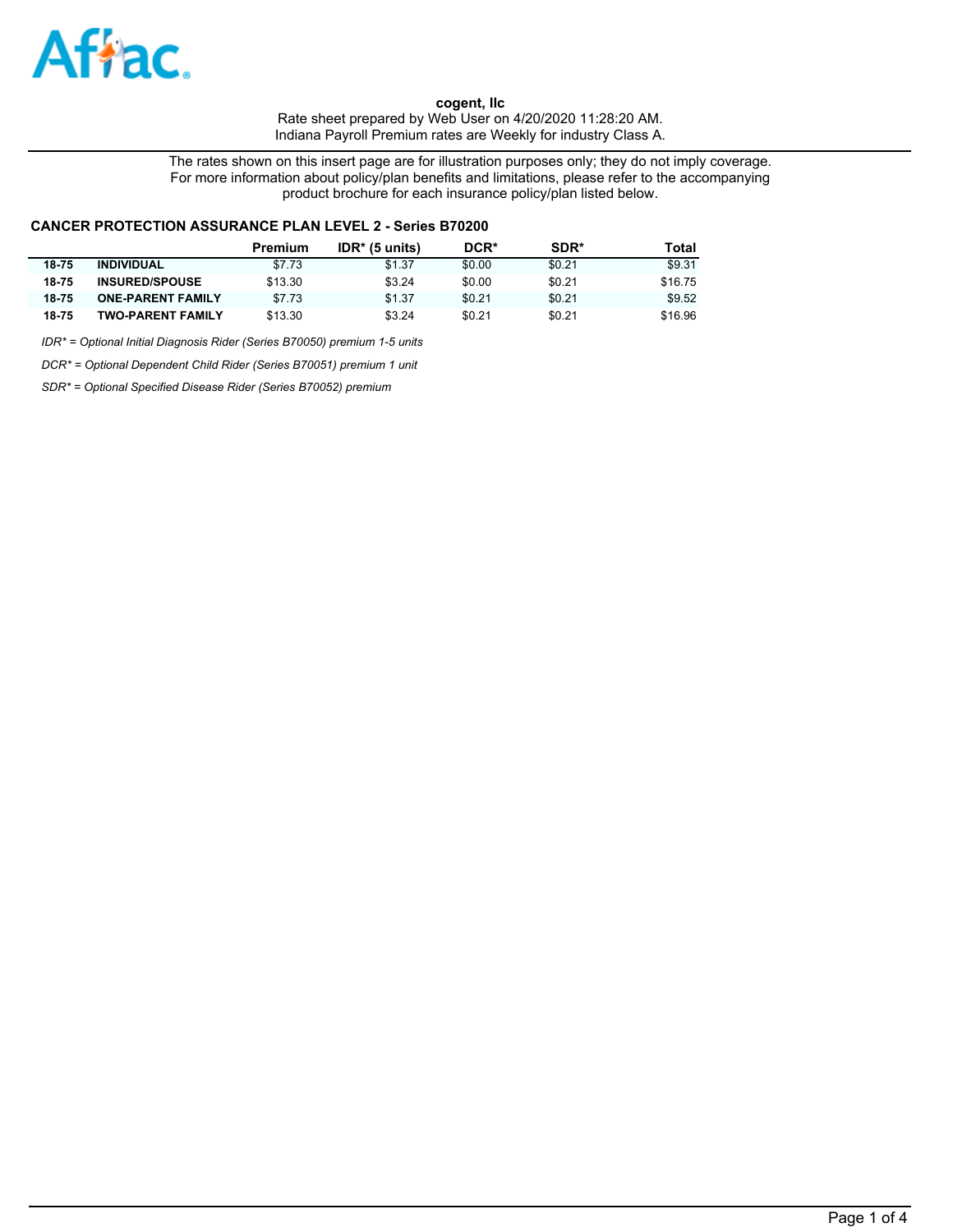

The rates shown on this insert page are for illustration purposes only; they do not imply coverage. For more information about policy/plan benefits and limitations, please refer to the accompanying product brochure for each insurance policy/plan listed below.

### **AFLAC HOSPITAL CHOICE - Option 1 Benefit Amount 500 - Series B40100**

|                         | Premium | <b>EBR</b> | <b>HSSCR</b> | Total   |
|-------------------------|---------|------------|--------------|---------|
| 18-49 INDIVIDUAL        | \$4.02  | \$2.67     | \$4.20       | \$10.89 |
| 50-59                   | \$4.14  | \$3.00     | \$5.40       | \$12.54 |
| 60-75                   | \$4.26  | \$3.06     | \$7.02       | \$14.34 |
| 18-49 INSURED/SPOUSE    | \$5.25  | \$5.58     | \$7.68       | \$18.51 |
| 50-59                   | \$5.58  | \$6.27     | \$10.68      | \$22.53 |
| 60-75                   | \$5.73  | \$6.33     | \$13.41      | \$25.47 |
| 18-49 ONE-PARENT FAMILY | \$5.25  | \$5.31     | \$5.82       | \$16.38 |
| 50-59                   | \$5.37  | \$5.43     | \$6.60       | \$17.40 |
| 60-75                   | \$5.52  | \$5.55     | \$8.67       | \$19.74 |
| 18-49 TWO-PARENT FAMILY | \$6.00  | \$6.78     | \$7.83       | \$20.61 |
| 50-59                   | \$6.12  | \$6.90     | \$10.89      | \$23.91 |
| 60-75                   | \$6.27  | \$7.20     | \$14.31      | \$27.78 |

*EBR\*: Extended Benefit Rider Premium (Available for ages 18-75)*

*HSSCR\*: Hospital Stay and Surgical Care Rider Premium (Available for ages 18-75) \*Note – The Extended Benefit Rider and Hospital Stay and Surgical Care Rider are not available with Option H.*

#### **AFLAC HOSPITAL CHOICE - Option 1 Benefit Amount 1000 - Series B40100**

| Premium | <b>EBR</b> | <b>HSSCR</b> | Total   |
|---------|------------|--------------|---------|
| \$6.36  | \$2.67     | \$4.20       | \$13.23 |
| \$6.48  | \$3.00     | \$5.40       | \$14.88 |
| \$6.66  | \$3.06     | \$7.02       | \$16.74 |
| \$9.00  | \$5.58     | \$7.68       | \$22.26 |
| \$9.51  | \$6.27     | \$10.68      | \$26.46 |
| \$10.17 | \$6.33     | \$13.41      | \$29.91 |
| \$8.07  | \$5.31     | \$5.82       | \$19.20 |
| \$8.19  | \$5.43     | \$6.60       | \$20.22 |
| \$8.31  | \$5.55     | \$8.67       | \$22.53 |
| \$9.54  | \$6.78     | \$7.83       | \$24.15 |
| \$9.66  | \$6.90     | \$10.89      | \$27.45 |
| \$10.29 | \$7.20     | \$14.31      | \$31.80 |
|         |            |              |         |

*EBR\*: Extended Benefit Rider Premium (Available for ages 18-75)*

*HSSCR\*: Hospital Stay and Surgical Care Rider Premium (Available for ages 18-75) \*Note – The Extended Benefit Rider and Hospital Stay and Surgical Care Rider are not available with Option H.*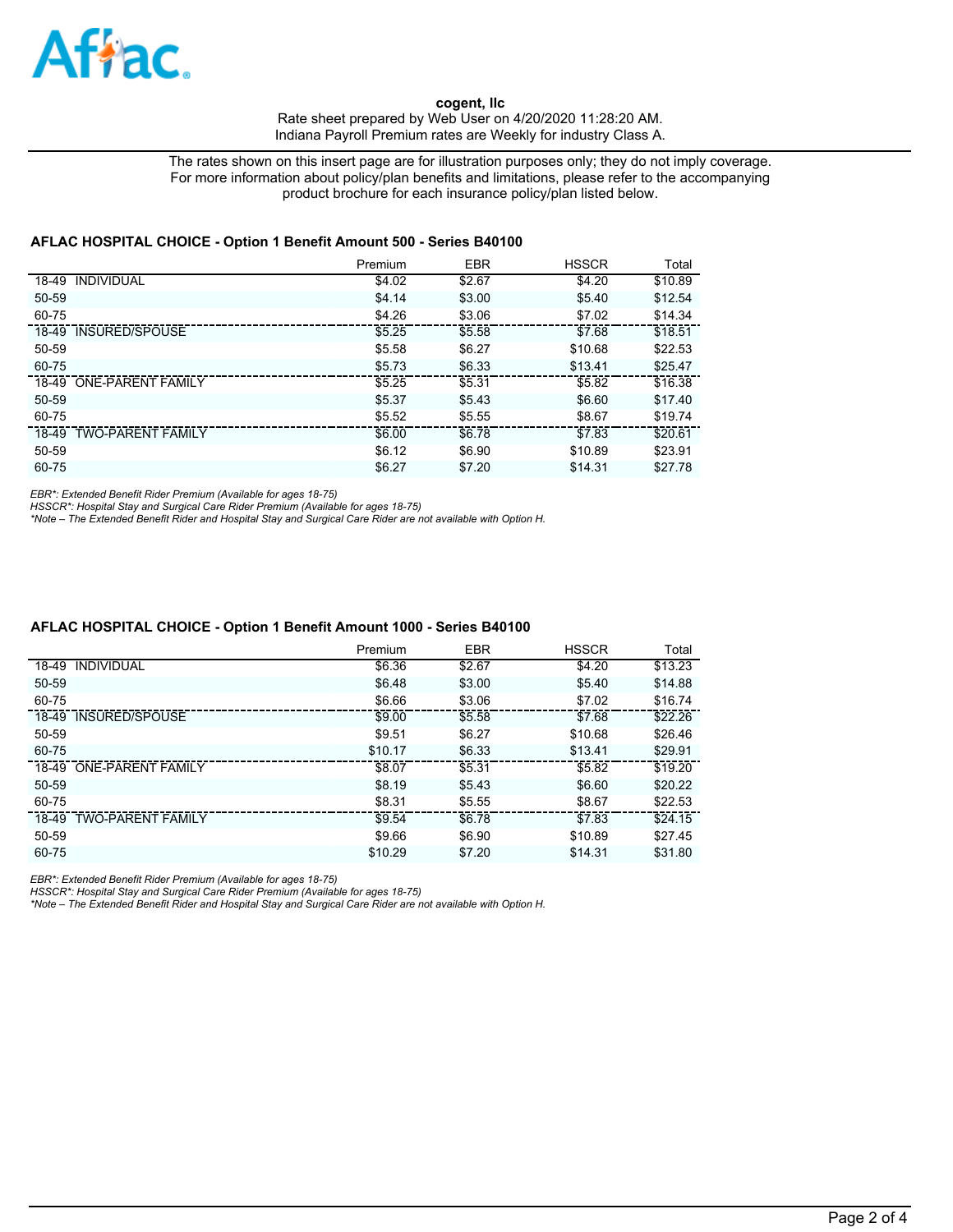

The rates shown on this insert page are for illustration purposes only; they do not imply coverage. For more information about policy/plan benefits and limitations, please refer to the accompanying product brochure for each insurance policy/plan listed below.

### **AFLAC HOSPITAL CHOICE - Option 1 Benefit Amount 1500 - Series B40100**

|                         | Premium | <b>EBR</b> | <b>HSSCR</b> | Total   |
|-------------------------|---------|------------|--------------|---------|
| 18-49 INDIVIDUAL        | \$9.00  | \$2.67     | \$4.20       | \$15.87 |
| 50-59                   | \$9.09  | \$3.00     | \$5.40       | \$17.49 |
| 60-75                   | \$9.51  | \$3.06     | \$7.02       | \$19.59 |
| 18-49 INSURED/SPOUSE    | \$13.11 | \$5.58     | \$7.68       | \$26.37 |
| 50-59                   | \$13.86 | \$6.27     | \$10.68      | \$30.81 |
| $60 - 75$               | \$15.06 | \$6.33     | \$13.41      | \$34.80 |
| 18-49 ONE-PARENT FAMILY | \$11.16 | \$5.31     | \$5.82       | \$22.29 |
| 50-59                   | \$11.31 | \$5.43     | \$6.60       | \$23.34 |
| 60-75                   | \$11.43 | \$5.55     | \$8.67       | \$25.65 |
| 18-49 TWO-PARENT FAMILY | \$13.23 | \$6.78     | \$7.83       | \$27.84 |
| 50-59                   | \$13.98 | \$6.90     | \$10.89      | \$31.77 |
| 60-75                   | \$15.18 | \$7.20     | \$14.31      | \$36.69 |

*EBR\*: Extended Benefit Rider Premium (Available for ages 18-75)*

*HSSCR\*: Hospital Stay and Surgical Care Rider Premium (Available for ages 18-75) \*Note – The Extended Benefit Rider and Hospital Stay and Surgical Care Rider are not available with Option H.*

# **AFLAC PLUS RIDER**

|       |                          | <b>Aflac Plus Rider</b> |
|-------|--------------------------|-------------------------|
| 18-29 | <b>INDIVIDUAL</b>        | \$0.72                  |
| 30-39 |                          | \$1.02                  |
| 40-49 |                          | \$1.74                  |
| 50-70 |                          | \$2.97                  |
| 18-29 | <b>INSURED/SPOUSE</b>    | \$1.35                  |
| 30-39 |                          | \$2.01                  |
| 40-49 |                          | \$3.30                  |
| 50-70 |                          | \$5.67                  |
| 18-29 | <b>ONE-PARENT FAMILY</b> | \$1.44                  |
| 30-39 |                          | \$1.56                  |
| 40-49 |                          | \$2.10                  |
| 50-70 |                          | \$3.06                  |
| 18-29 | <b>TWO-PARENT FAMILY</b> | \$1.74                  |
| 30-39 |                          | \$2.25                  |
| 40-49 |                          | \$3.39                  |
| 50-70 |                          | \$5.70                  |

*\*Note – The Aflac Plus Rider is not available with Option H.*

## **Accident Advantage - 24-Hour ACCIDENT INCLUDING WELLNESS BENEFIT OPTION 4 - Series A36000**

|           |                          | Premium | Accidental Death* | ™ota∟        |
|-----------|--------------------------|---------|-------------------|--------------|
| 18-75     | <b>INDIVIDUAL</b>        | \$5.79  | \$0.99            | \$6.,<br>-78 |
| $18 - 75$ | NAMED INSURED/SPOUSE     | \$8.28  | \$1.38            | \$9.66       |
|           | 18-75 ONE-PARENT FAMILY  | \$9.93  | \$1               | \$11.04      |
| $18 - 75$ | <b>TWO-PARENT FAMILY</b> | 96      | .56               | ድ 14 52      |

Accidental Death\*: Accidental Death Benefit Rider (Series A-36050) Premium (Available for ages 18-70)